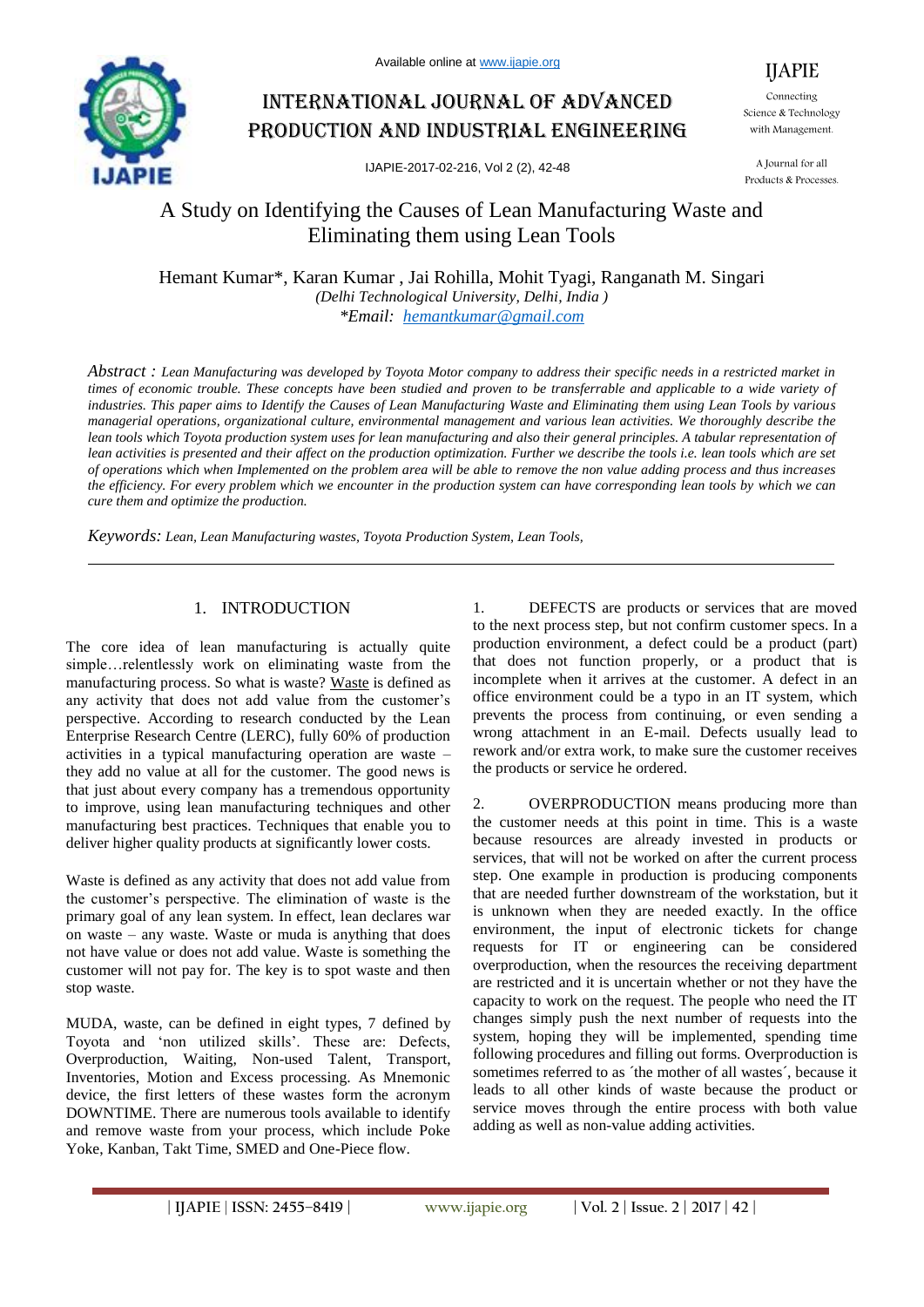3. WAITING is the third waste and includes parts, emails and SAP actions that are waiting to be completed on the shop floor, in somebody´s mailbox or in the ERP system. And what about all the

people that are waiting for one person at the start of a meeting? These are all non-value-adding times in the process, directly increasing the lead time and preventing flow. Waiting time can be interrelated to inventory. Whenever products are sitting in inventory, they are technically waiting to be processed. The same holds for E-mails waiting to be read or answered. This is why inventories on the value stream map are measured in waiting time.

4. NON-USED-TALENT includes employee knowledge and skills not being used to their full potential. For instance, a high skilled worker has to do work that is relatively easy, or is firefighting all the time instead of focusing on continuously improving on the long run. Another example is not inviting the expert of a workstation to the value stream mapping events and thereby failing to use his input to identifying the problems within that value stream. This could lead to an entire management team focusing on the wrong problems to solve, having to do it all over again at a later stage.

5. TRANSPORT includes all movements of product between workstations, paperwork between departments, or digital processes between multiple individuals. The product moves around without

actually being altered, which means it increases the lead time and even man hours when a physical product is being transported, without adding value to the customer.

6. INVENTORIES are the products or services that are waiting at a workstation, in an E-mail account or in the ERP system to be completed. There is a clear link with waiting here, since products are actually waiting to be worked on in an inventory. The more parts are waiting for the same operation, the longer one particular part has to wait its turn. Again, waiting times directly increase the lead time of a product or service and therefore make the organization slower in responding to customer demand. Next to that, physical inventory costs money: Material costs, depreciation costs, physical space costs, management costs, insurance costs, and the costs of possible redundancies or damage. Depending on the product, these costs together could sum up to an 18-35% on a yearly basis (Dominick & Lunney, 2012).

7. MOTION describes the movement of people and machines without actually working on the product or service. For instance looking for the right screwdriver to tighten a screw in production or searching for a document for 10 minutes on the local drive to send it in the attachment of an E-mail in an office environment. Next to the fact that it takes time to reach that part or click through multiple folders on your computer, motion has a clear link with overburden (muri) as well. Parts that are put high up a shelf or down near the floor lead to ergonomic challenges for the employee.

Motion is one of the wastes that should not always be removed to zero. Taking out the most difficult motions of a person´s work cycle might be an improvement in terms of ergonomics, but taking out all movement might have a negative effect on health, which can lead to a lot of other problems with long absence as a possible result.

8. EXCESS PROCESSING, means doing extra things that the customer is not asking for. This could include building in product features- or adding more accessories that the customer does not really need, but also the rework that is necessary to repair defects. Adding packaging materials for internal transport (between different floors, departments or even sites) which are then removed again are also examples or excess processing. In the office environment, excess processing could mean adding more pages or text to a document than necessary or spending time in making an extra fancy layout for a presentation for your manager.

MURI, overburden, can result from Mura, and from removing too much Muda (waste) from the process. When operators or machines are utilized for more than 100% to finish their task, they are overburdened. This means breakdowns when it comes to machines and absenteeism when it comes to employees. To optimize the use of machines and make sure they function properly, preventativeand autonomous maintenance can be implemented. To prevent overworked employees, safety should be the focus of all process designs and all standard work initiatives.

MURA, unevenness, can be found in fluctuation in customer demand, process times per product or variation of cycle times for different operators. In production environments with lowvolume, high product variation, flexibility is more important than in high-volume, low-product variation environments. When Mura is not reduced, one increases the possibility for Muri and therefore Muda. Mura can be reduced by creating openness in the supply chain, change product design and create standard work for all operators.

## 2. Toyota Production System

The Toyota Production System empowers team members to optimize quality by constantly improving processes and eliminating unnecessary waste in natural, human and corporate resources. TPS influences every aspect of Toyota"s organization and includes a common set of values, knowledge and procedures. It entrusts employees with welldefined responsibilities in each production step and encourages every team member to strive for overall improvement.

It has been said that the two basic concepts in Lean thinking are to eliminate waste and create value (Murmanet. al., 2002). Emiliani (1998), based on Womack and Jones (1996) presents a more detailed framework with five basic steps:

Specify Value: What do customers want? When and how do they want it? What combination of features, capabilities, availability and price will be preferred by them?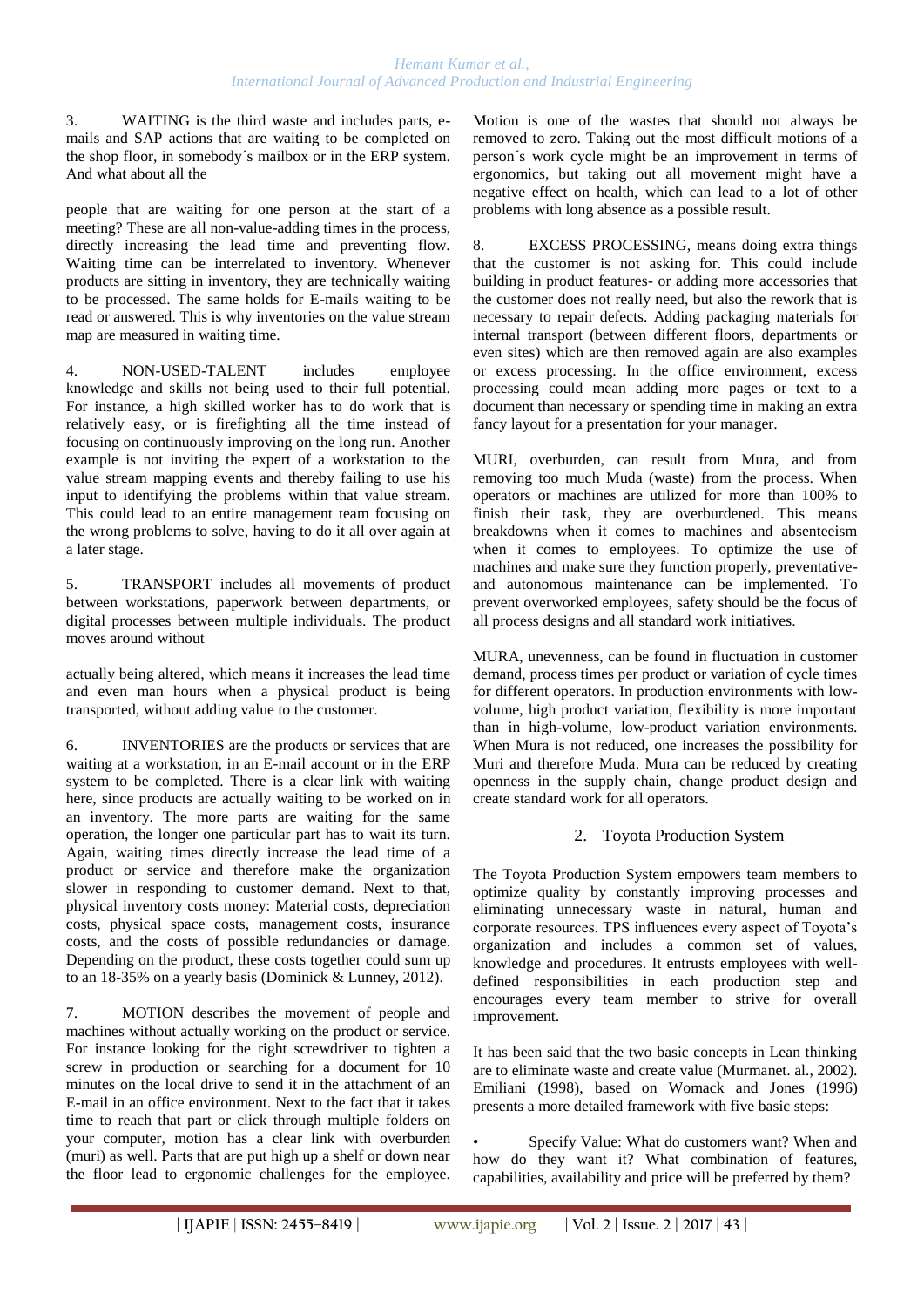• Value Stream Analysis: A Value Stream is the collection of processes and activities required to bring a product to the customer, from beginning to end. The Value Stream is not limited by boundaries between companies; that is the reason to strive to integrate suppliers, manufacturers, distributors and even retailers in the efforts to recognize and analyze the Value Stream. Also, three main categories of activities are distinguished: a). those that add value; b). Those that do not add value but cannot be currently avoided and c). Those that do not add value and should therefore be eliminated.

• Continuous Flow: Companies should try to make value flow continuously, not in batches. In this paradigm, the term one piece flow has great appeal and is highly coveted. Also, traditional functional organizations do not help continuous flow, therefore a focused teams approach (closer to the product) is recommended.

• Customer Pull: A principle made popular by the JIT concepts; it states that companies should not push their products to customers, and rather let them pull "value" (products or services) and link all the production chain (even with suppliers) in such a way that materials are not released and activities are not done until they are needed. The discipline of pull is established and enforced by using kanbans, which are physical or electronic mechanisms to transmit the need for parts and subassemblies from one point in the process to the preceding one.

Continuous Improvement: As the commercial slogan for the Toyota luxury brand (Lexus) puts it, it is "The passionate pursuit of perfection". It is the conviction that improvement efforts are never finished, and it is the consistency to keep the discipline for improvement in place (kaizen).

Essential Lean Tools

| <b>Lean Tools</b>  | <b>Definition</b>                                   | How does it help?                                                   |  |
|--------------------|-----------------------------------------------------|---------------------------------------------------------------------|--|
| 5S                 | Organize the work area:                             | Eliminates<br>waste<br>that results<br>from a poorly organized work |  |
|                    | Sort (eliminate that which is not needed)<br>Ш      | area (e.g. wasting time looking                                     |  |
|                    | Set In Order (organize remaining items)             | for a tool).                                                        |  |
|                    | Shine (clean and inspect work area)                 |                                                                     |  |
|                    | Standardize (write standards for above)             |                                                                     |  |
|                    | Sustain (regularly apply the standards)             |                                                                     |  |
| Jidoka             | Design equipment to partially automate the          | After<br>Jidoka, workers                                            |  |
| (Autonomation)     | manufacturing process (partial automation is        | frequently<br>monitor<br>multiple                                   |  |
|                    | typically much less expensive than full             | (reducing)<br>labor<br>stations                                     |  |
|                    | automation) and to automatically stop when          | and many quality issues can be                                      |  |
|                    | defects are detected.                               | detected<br>immediately                                             |  |
|                    |                                                     | (improving quality).                                                |  |
| Just-In-Time (JIT) | Pull parts through production based on              | effective<br><b>Highly</b><br>in reducing                           |  |
|                    | customer demand instead of pushing parts            | inventory levels. Improves cash                                     |  |
|                    | through production based on projected               | and reduces<br>flow                                                 |  |
|                    | demand. Relies on many lean tools, such as          | requirements.                                                       |  |
|                    | Continuous<br>Flow,<br>Kanban,<br>Heijunka,         |                                                                     |  |
|                    | Standardized Work and Takt Time.                    |                                                                     |  |
| <b>Kanban</b>      | (Pull A method of regulating the flow of goods both | Eliminates waste from inventory                                     |  |
| System)            | within the factory and with outside suppliers       | overproduction.<br>and                                              |  |
|                    | and customers. Based on automatic                   | eliminate the need for physical                                     |  |
|                    | replenishment through signal cards that             | (instead relying<br>inventories                                     |  |
|                    | indicate when more goods are needed.                | signal cards to indicate when                                       |  |
|                    |                                                     | more goods need to be                                               |  |
|                    |                                                     | ordered).                                                           |  |
| <b>Kaizen</b>      | A strategy where employees work together            | Combines the collective talents                                     |  |
| (Continuous        | proactively to achieve regular, incremental         | of a company to create an                                           |  |
| Improvement)       | improvements in the manufacturing process.          | engine<br>for<br>continually                                        |  |
|                    |                                                     | eliminating<br>waste                                                |  |
|                    |                                                     | manufacturing processes.                                            |  |
|                    |                                                     |                                                                     |  |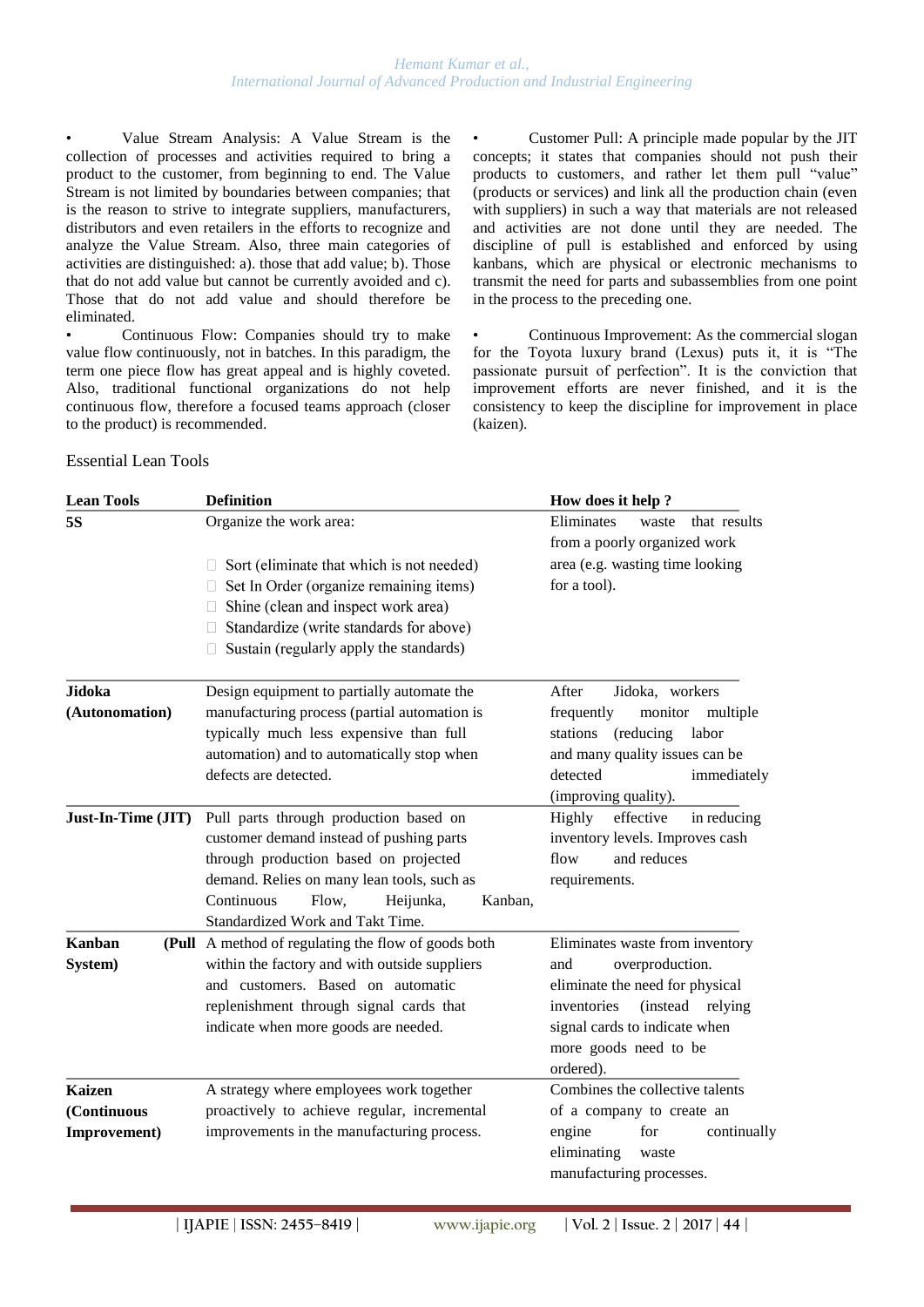#### *Hemant Kumar et al., International Journal of Advanced Production and Industrial Engineering*

| <b>Standardized</b>               | Documented                                                                                                          | procedures for manufacturing Eliminates waste by consistently                                                                                                                                    |  |  |
|-----------------------------------|---------------------------------------------------------------------------------------------------------------------|--------------------------------------------------------------------------------------------------------------------------------------------------------------------------------------------------|--|--|
| Work                              | that capture best practices (including the time                                                                     | applying best practices. Forms a                                                                                                                                                                 |  |  |
|                                   | to complete each task). Must be "living"                                                                            | baseline<br>for<br>future                                                                                                                                                                        |  |  |
|                                   | documentation that is easy to change.                                                                               | improvement activities.                                                                                                                                                                          |  |  |
| <b>Single-Minute</b>              | Reduce setup (changeover) time to less                                                                              | Enables<br>manufacturing<br>in                                                                                                                                                                   |  |  |
| <b>Exchange of Dies</b><br>(SMED) | than 10 minutes. Techniques include:                                                                                | smaller lots, reduces inventory,<br>improves<br>and<br>customer<br>responsiveness.                                                                                                               |  |  |
|                                   | Convert setup steps to be external                                                                                  |                                                                                                                                                                                                  |  |  |
|                                   | Simplify internal setup<br>$\Box$ Eliminate non-essential operations                                                |                                                                                                                                                                                                  |  |  |
| <b>Takt Time</b>                  | It is the maximum amount of time in which a<br>product needs to be produced in order to<br>satisfy customer demand. | Provides a<br>simple, consistent<br>and intuitive method of pacing<br>production. Is easily extended<br>to provide an efficiency goal for<br>the plant floor (Actual Pieces /<br>Target Pieces). |  |  |
| Poka-Yoke (Error                  | A poka-yoke is any mechanism in a lean                                                                              | Its purpose is to eliminate                                                                                                                                                                      |  |  |
| Proofing)                         | manufacturing process that helps an                                                                                 | product defects by preventing,                                                                                                                                                                   |  |  |
|                                   | equipment operator avoid (yokeru) mistakes                                                                          | correcting, or drawing attention                                                                                                                                                                 |  |  |
|                                   | $(poka)$ .                                                                                                          | to human errors as they occur.                                                                                                                                                                   |  |  |
| <b>Value</b><br><b>Stream</b>     | A tool used to visually map the flow of                                                                             | Exposes waste in the current                                                                                                                                                                     |  |  |
| <b>Mapping</b>                    | production. Shows the current and future                                                                            | provides a<br>processes<br>and                                                                                                                                                                   |  |  |
|                                   | state of processes in a way that highlights                                                                         | roadmap<br>for<br>improvement                                                                                                                                                                    |  |  |
|                                   | opportunities for improvement.                                                                                      | through the future state.                                                                                                                                                                        |  |  |

## METHODOLOGY

• Identify the problem ; because of which the defects are produce in the system

• Taking the observation on the problem; for checking its severity and in what way it causes in the system.

• Finding the root cause of the problem ;there may be multiple causes for the single defect

• Finding the solution on the problem ; using cause effect table , cause effect diagram , and some logical

#### analytical skills

• Implement the Tool ; which is found from the above step and take the observation on the same for its proper implementation and result after implementation

• Continuous monitor and sign off; have continuously monitored on that part of the system so that the same problem would not cause because of the same problem and the sign from that task, switch to other tasks.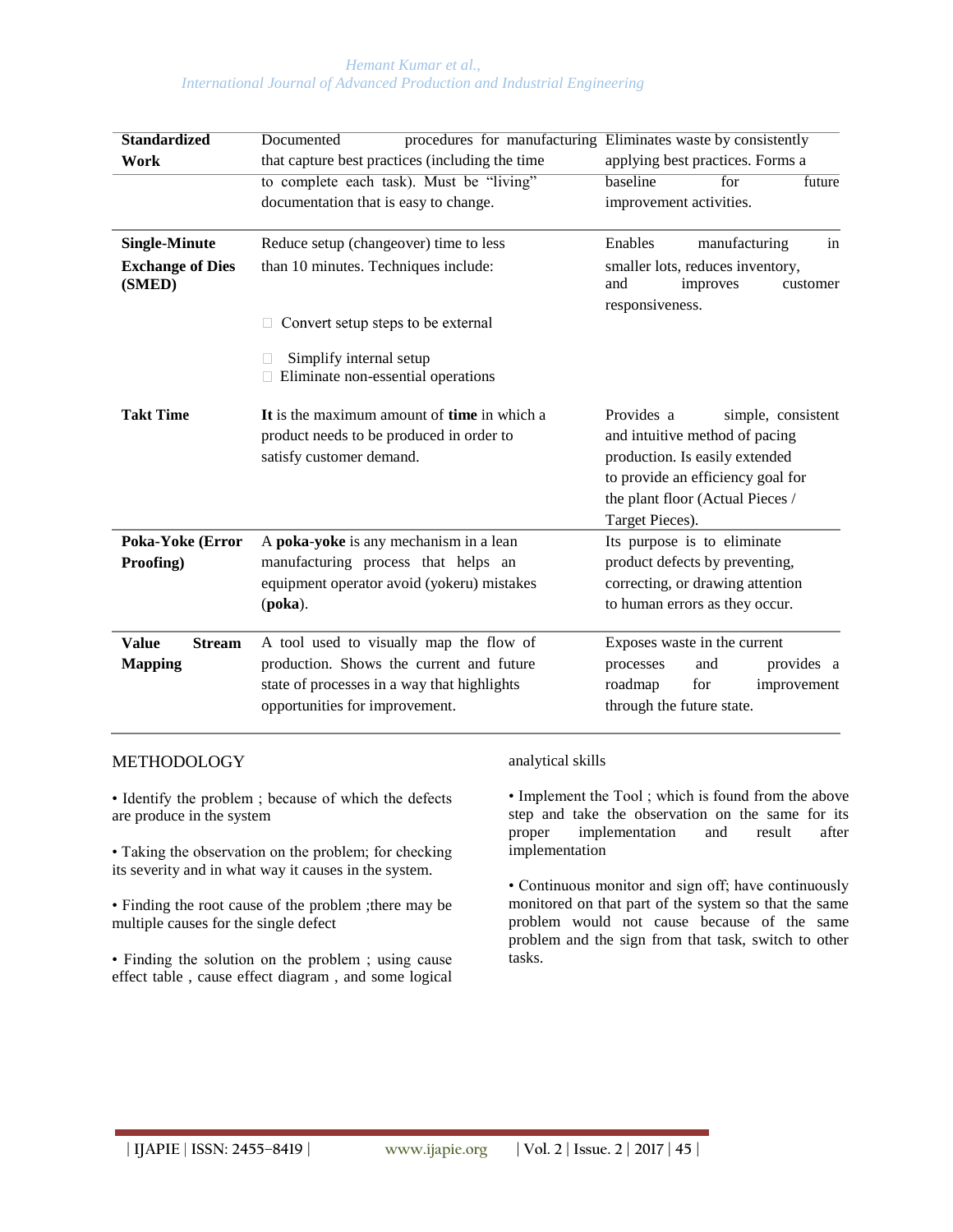## LITERATURE REVIEW

Muda

| Wastes                                                                                                                                                                                                                                                                     | Causes                                  |                                                                                                                                                                                   | Remedies                                                                                                                                                                                           |  |
|----------------------------------------------------------------------------------------------------------------------------------------------------------------------------------------------------------------------------------------------------------------------------|-----------------------------------------|-----------------------------------------------------------------------------------------------------------------------------------------------------------------------------------|----------------------------------------------------------------------------------------------------------------------------------------------------------------------------------------------------|--|
| <b>DEFECTS</b><br>A defect could be a product<br>(part) that does not function<br>properly, or a product that is<br>incomplete when it arrives at<br>the customer.                                                                                                         |                                         | unclear customer specifications<br>O<br>incapable processes<br>$\Box$<br>lack of process control<br>$\Box$<br>unskilled worker<br>O<br>incapable suppliers<br>O                   | At least two tools can be used to<br>prevent defects from happening:<br>Poke Yoke and<br><b>Standard Work.</b>                                                                                     |  |
| <b>OVERPRODUCTION</b><br>It means producing more<br>than the customer needs at<br>this point in time. This is<br>awaste because resources<br>are already<br>invested<br>in<br>products or<br>services,<br>that<br>will not be worked on after the<br>current process step. | O<br>u<br>П                             | volume incentives (sales, pay,<br>purchasing)<br>high capacity equipment<br>line imbalance<br>poor production planning                                                            | This type of waste can be<br>reduced using tools like SMED<br>and Kanban. SMED is an<br>abbreviation<br>of Single Minute<br>Exchange of Die, which<br>basically<br>'Quick<br>means<br>Changeover'. |  |
| <b>WAITING</b><br>It is Man Idle and Machine Idle<br>that directly increasing the lead<br>time and preventing flow.                                                                                                                                                        |                                         | unsynchronized processes<br>inflexible work force<br>over-staffing<br>unscheduled machine downtime<br>long set-up<br>material and manpower shortage or<br>delay                   | Tools that help find waiting time<br>in a process are time studies, takt<br>time and line balancing.                                                                                               |  |
| <b>NON-USED-TALENT</b><br>includes<br>It<br>employee<br>knowledge and skills not being<br>used to their full potential.                                                                                                                                                    |                                         | Lack of managerial skill<br>Relying on inspections                                                                                                                                | The tool to reduce this non-used-<br>talent is training.                                                                                                                                           |  |
| <b>TRANSPORT</b><br>It includes all movements of<br>product<br>between $\square$<br>workstations,<br>paperwork $\Box$<br>between departments, or<br>digital processes between<br>multiple individuals.                                                                     | Ш<br>$\Box$<br>$\Box$<br>$\mathbb{R}^n$ | poor route planning<br>distant suppliers<br>complex material flows<br>poor layout<br>disorganized workplace<br>line imbalance                                                     | To minimize transport of tools by<br>people, 5S can be implemented.                                                                                                                                |  |
| <b>INVENTORIES</b><br>It are the products or services $\Box$ big batch sizes<br>that are waiting at a workstation                                                                                                                                                          |                                         | over-production<br>local optimization<br>large minimum order quantities<br>JIT-incapable suppliers.                                                                               | Tools that can help reduce the<br>amount of inventory in production<br>are the already described work<br>cells and Kanban. A third tool to<br>reduce inventory is creating One-<br>Piece-Flow.     |  |
| <b>MOTION</b><br>It describes the movement<br>of people and machines<br>without actually working on<br>the product or service.                                                                                                                                             |                                         | • poor lay-out and housekeeping<br>· disorganized work place and<br>storage locations<br>· unclear, non-standardized work<br>instructions<br>• unclear process and materials flow | Tools which help you reduce<br>the waste moving include the<br>tools Standard<br>Work, 5S<br>and Spaghetti Diagrams.                                                                               |  |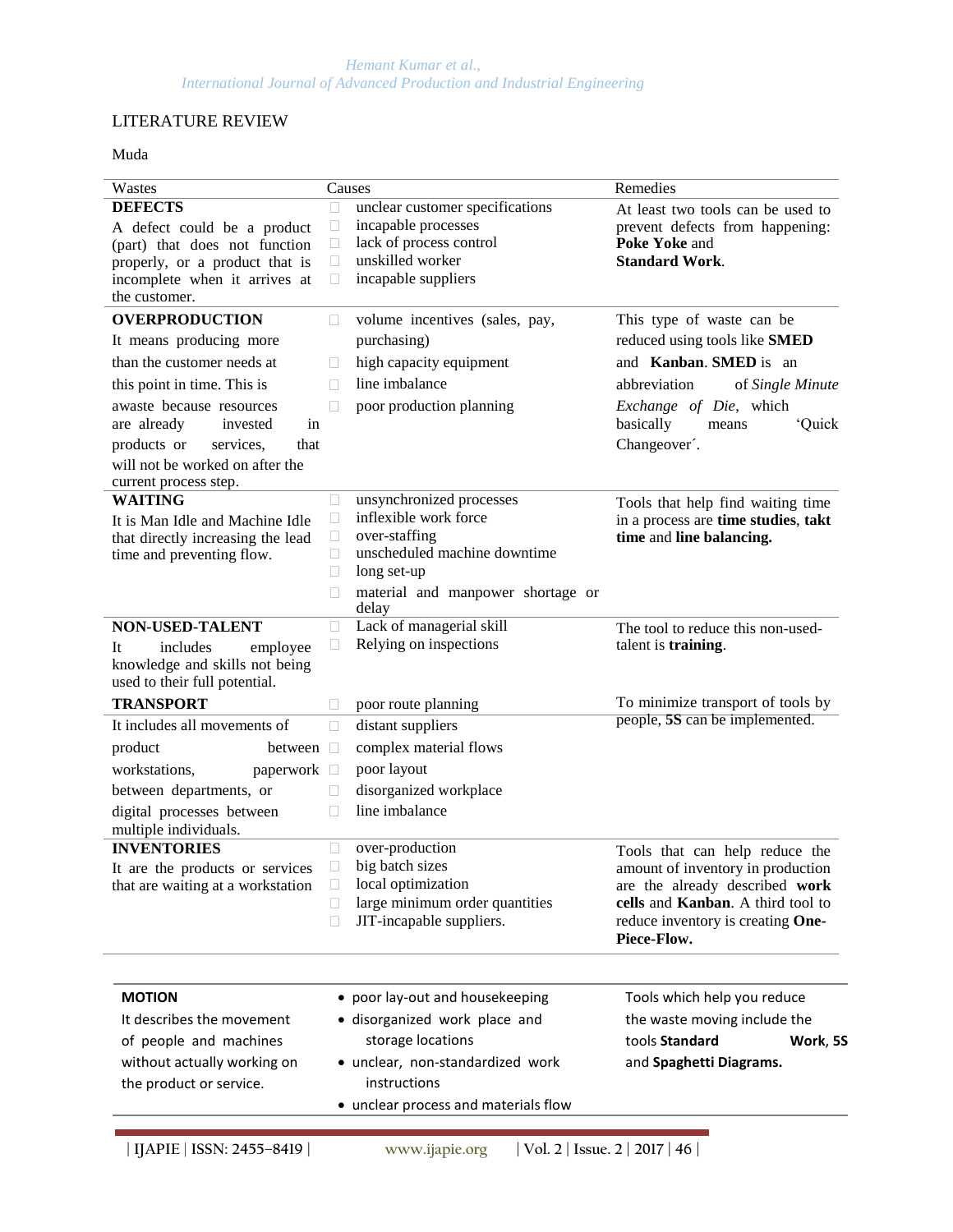#### *Hemant Kumar et al., International Journal of Advanced Production and Industrial Engineering*

asking for. **map. map. map. map. map. map. map. map. map. map. map. map. map. map. map. map. map. map. map. map. map. map. map. map. map. map. map. map. map. map.**

## MURA

**MURA**, unevenness, can be found in fluctuation in customer demand, process times per product or variation of cycle times for different operators. In production environments with low-volume, high product variation, flexibility is more important than in high-volume, low-product variation environments. When Mura is not reduced, one increases the possibility for Muri and therefore Muda. Mura can be reduced by creating openness in the supply chain, change product design and create standard work for all operators.

## **Main causes of Mura**

- Uneven customer demand
- Inventory swings from too much to too  $\Box$ little
- $\Box$ Uneven production speed or changing production quantities
- $\Box$  Uneven quality of good parts
- $\Box$  Irregular or erratic working rhythm
- $\Box$  Uneven training of the workers
- $\Box$  Uneven distribution of the workload

#### **Remedies**

- 1. Modular product design. Allow the product to be produced uniformly and put together multiple ways i.e like ikea furniture.
- 2. Production leveling in production planning. Use Heijunka and other lean methods.
- 3. Building flow at the production level.
- 4. Standardized work.
- 5. Reduce the number of links in a supply chain. External warehousing or moving parts of a plant is not a good idea in this sense.
- 6. Reduce delivery times between links. Off shoring across the world? The possible six weeks of transport times are terrible for inventories and lead times in the chain.

It means doing extra things extra customer does not really need systematically find non-value-

**EXCESS PROCESSING** • adding more accessories that the The tool that can be used to that the customer is not adding activities is a **process** of the customer is not

> 7. Create transparency between links in the supply chain when it comes to orders. This will reduce the tendency to increase the order size at every link

## **MURI**

Muri, or overburden, means that operators or machines are pushed through their natural limits, which leads to problems. The quality of the output suffers because of the state of the machine or person performing the output is in, which means muri leads to muda (Hines, Found, & Griffiths, 2011). **Eg.**  Overheating the battery of an old car which leads to breakdowns (=defects), or using heavy software on your personal computer that does not have the memory power to do calculations quickly, which leads to waiting time.

## **Main causes of Muri**

- $\Box$ Human causes
- o Working long hours
- o Heavy mental and physical lifting
- o Unsuitable posture or ergonomics
- o Noise
- o Tasks too difficult
- o Tasks too easy
- o Excessive stress
- o Anything that leads to burnout or repetitive strain injury
- o Insufficient Training
- o Humiliation
- o Excessive praise o Difficult, Dangerous, or Dirty tasks (the 3K in Japanese)
	- **D** Organizations
		- o Requesting supplier demand without forewarning and planning
		- o Using market power to economically manipulate suppliers or customers
	- Machines and Materials  $\Box$ 
		- o Pushing machines and tools leading to increased wear and tear
- o Skipping maintenance